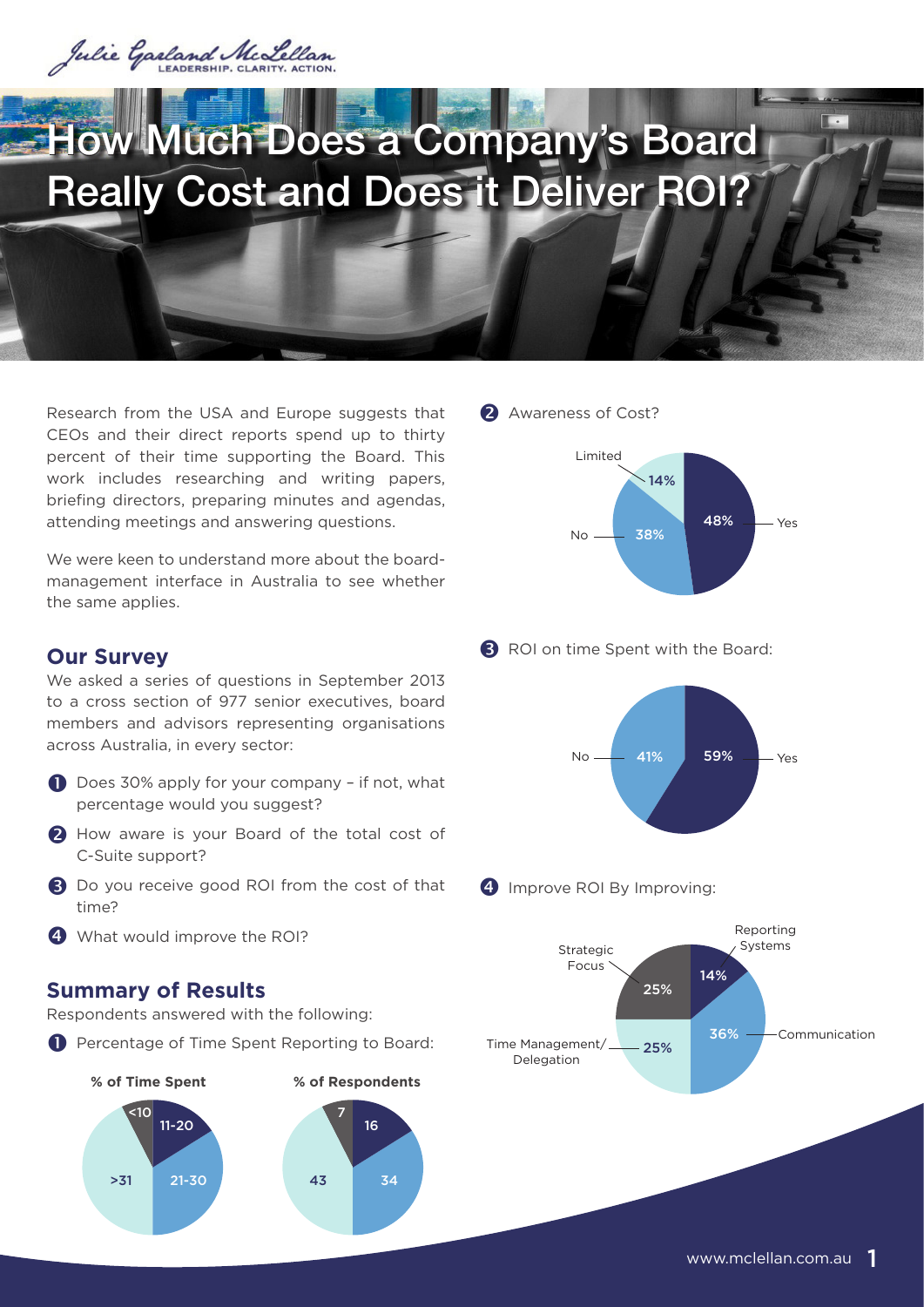# **Key Survey Insights**

## **Time Spent Reporting to the Board is Less Than in the US**

The average time spent reporting to the board was 23%, slightly lower than the 30% reported in the US.

Only 7% of respondents felt their executive team spent less than 10% of their time supporting the board whilst 43% of respondents felt their executive team spent in excess of 30% of their time on board support tasks.

*I would place the 30% of CEO and C-suite executive time spent supporting the Board at about correct. It is a fair amount higher in the not for profit arena in that the Board members there often have less operating management experience and need more "hand-holding". So in not-for profits may approach 50% of time.*

#### *– Senior Director Global Compensation and Benefits*

Only 22.5% of respondents said that reporting to and supporting the board takes up less than 20% of their time. These executives tend to emphasise that their boards are not bureaucratic and have a practical approach to governance rather than a formal, legal or theoretical one:

*The ROI really depends on the quality of the board. In a great board the time spend will typically be in responding to value-adding thought / questions. In a poor board it will box-ticking for the sake of satisfying a board that probably don't add much value.* 

#### *– Executive Director*

Some estimated it at closer to between 35 and 60 percent of their time:

*30% for me is a little low as I also look after the Group Executive Team (who meet weekly). This group spends a great deal of its time considering the information to be provided to the Board and Committees. Along with questions from Directors, Board and Committee paper preparation and managing the governance of the organisation, which revolves around our directors, I spend the majority of my time on the matters you have mentioned - about 60% would be a fair bet.* 

*– Company Secretary*

It is possible that executives over-report the time they spend supporting the board because they would have to do much of the analysis and data gathering for their own purposes if they were not doing it for the board.

*I suspect that they consider the time they spend preparing operating, financial and other reports as being for the benefit of the board only, rather than seeing those as essential tool for themselves in the running of the business on a day-to-day basis.*

*– Experienced NED*

However some participants also pointed out that directors often spend time mentoring the senior executive team and that this time is usually not counted as board support. So the time spent could also be under-estimated in these cases:

*I would estimate about 30 - 35% of my time would be spent supporting the board by undertaking the tasks that you identified and at least an additional 15 - 20% of my time providing mentoring to board members and senior managers.*

*– Managing Director*

Another good point was made in that the actual amount of time varied, depending on the stability of the organisation:

*30% would be based on "normal" operations. Where change is occurring, it is more likely to be 45-50%.* 

#### *– Group CFO*

Executive boards have a hard time distinguishing between board information and information they prepare for their own purposes. As a general rule executive boards are perceived to have an efficiency bonus for the company but to offer less independence and hence a greater susceptibility to asymmetrical risk-taking and agencytheory issues.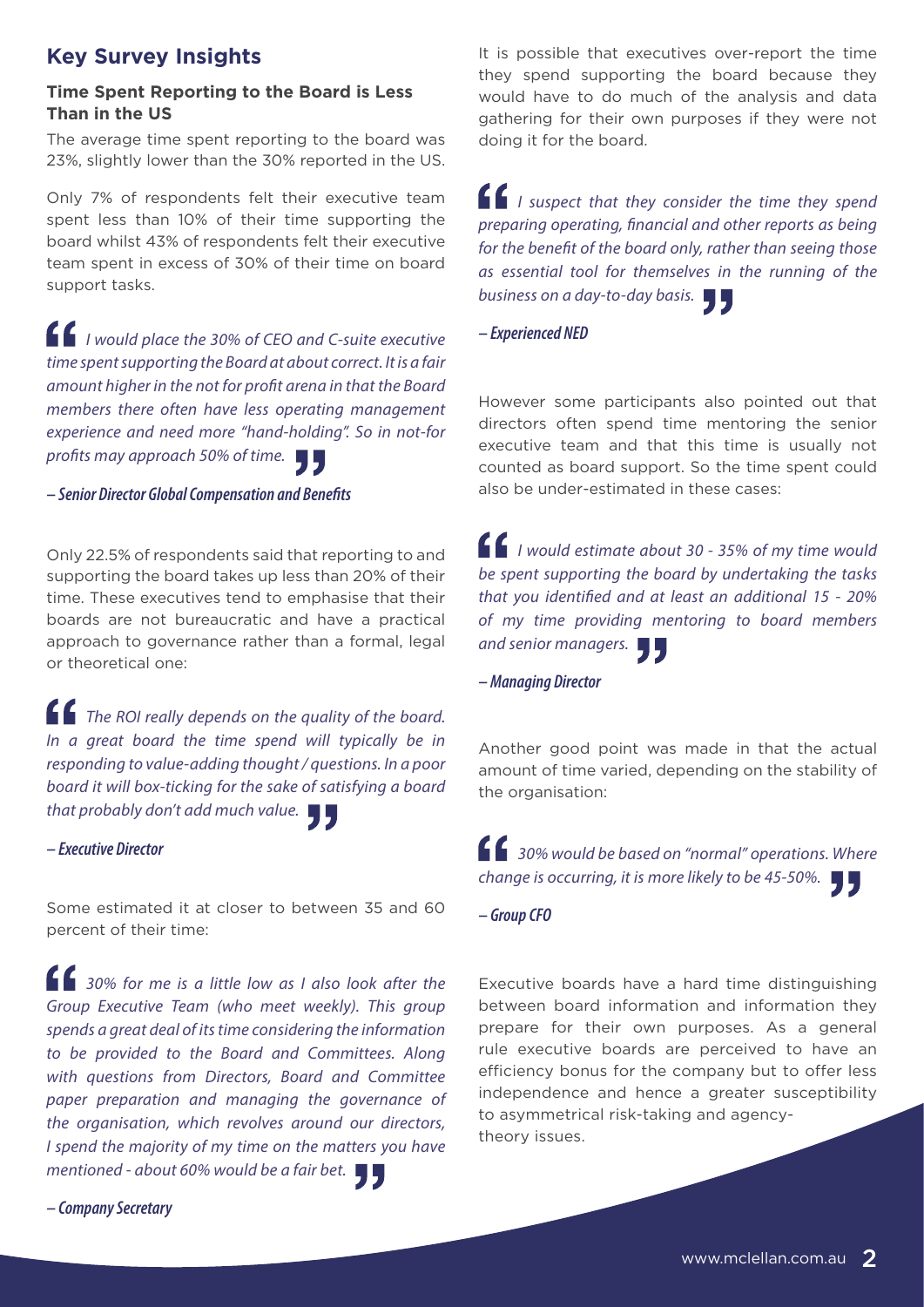# **The Majority of Boards Have Limited or No Awareness of the True Cost**

In the listed sector shareholders vote each year on a pool of money from which the company may pay the directors' fees.

However **the cost of having a board far exceeds this visible cost**. Senior executives spend a considerable amount of their time preparing information for the board, writing agendas, papers and minutes, tracking down information, managing "housekeeping" (conflict of interest and consent to act statements, directors shareholding notices, the logistics of board travel and meetings, etc.), and interacting with directors in committee, board or one-on-one meetings.

The cost of that time and other intangibles is rarely tracked and few boards are aware of their total cost.

52% of respondents said their board had limited or no visibility of the cost of executive support for the board.

- $\bigcirc$  It has been calculated that the cost of executive support for a board is greater than the cost of two additional full time senior executives for many not-for-profit or government sector companies and greater than the cost of one c-class executive for many listed companies.
- $\supset$  The cost of the executive support in listed companies is approximately three times the cost of the annual board fee and it exceeds 25% of the senior executives' time cost.

## **ROI of Time Spent in Board Interaction is Under-Valued**

We asked the question about ROI because boards tend to scrutinise management costs, but are possibly not aware of how much of the time cost of senior executive support is spent on servicing the board. This often results in a lack of assessment of ROI.

Once alerted to the issue, executives and directors may immediately start to consider ways to reduce the cost.

Responses from some senior executives confirmed a concern with a lack of real investigation of the ROI in interactions with the board:

*It strikes me that if I spent this much time on anything else its ROI would be EXPECTED to be high. So from the Board's point of view, surely my time would be better spent elsewhere?*

*It's honestly not something that has been discussed - but it should probably be on every board's agenda with a process attached to measure ROI as a way to keep the board on their toes.*

*– Executive Director*

In some cases there was a measure of frustration expressed about the amount of time spent working on reporting to the board, without a good perceived ROI from it:

*I often do not see a good ROI from this time. Boards need to be very clear about the information they wish to receive and how this is presented. Good Board governance is not measured by the number and length of the reports received.*

*– Managing Director*

*30% sounds about right for CEO direct reports, but it's often as high as 50% for our CEO. ROI on this is very low.* 

*- Human Resources Director*

Others pointed out that the interaction is not always management and executives presenting to the board, but can be the other way around; the impact upon the time commitment on both parties may, nonetheless, be the same:

*I think it's a matter of what the Board culture is as to what the expectations on management are. The more proactive Boards get around the company and see what's going on. They don't simply read reports.*

*- Global General Manager Human Resources, Safety and Management Systems*

A good point was also raised in that the time impost is considered a necessity rather than a choice and therefore there was less perceived requirement to measure ROI:

*I don't see this through an ROI lens so much as an important part of C suite responsibility*

*– Group General Counsel and Company Secretary*